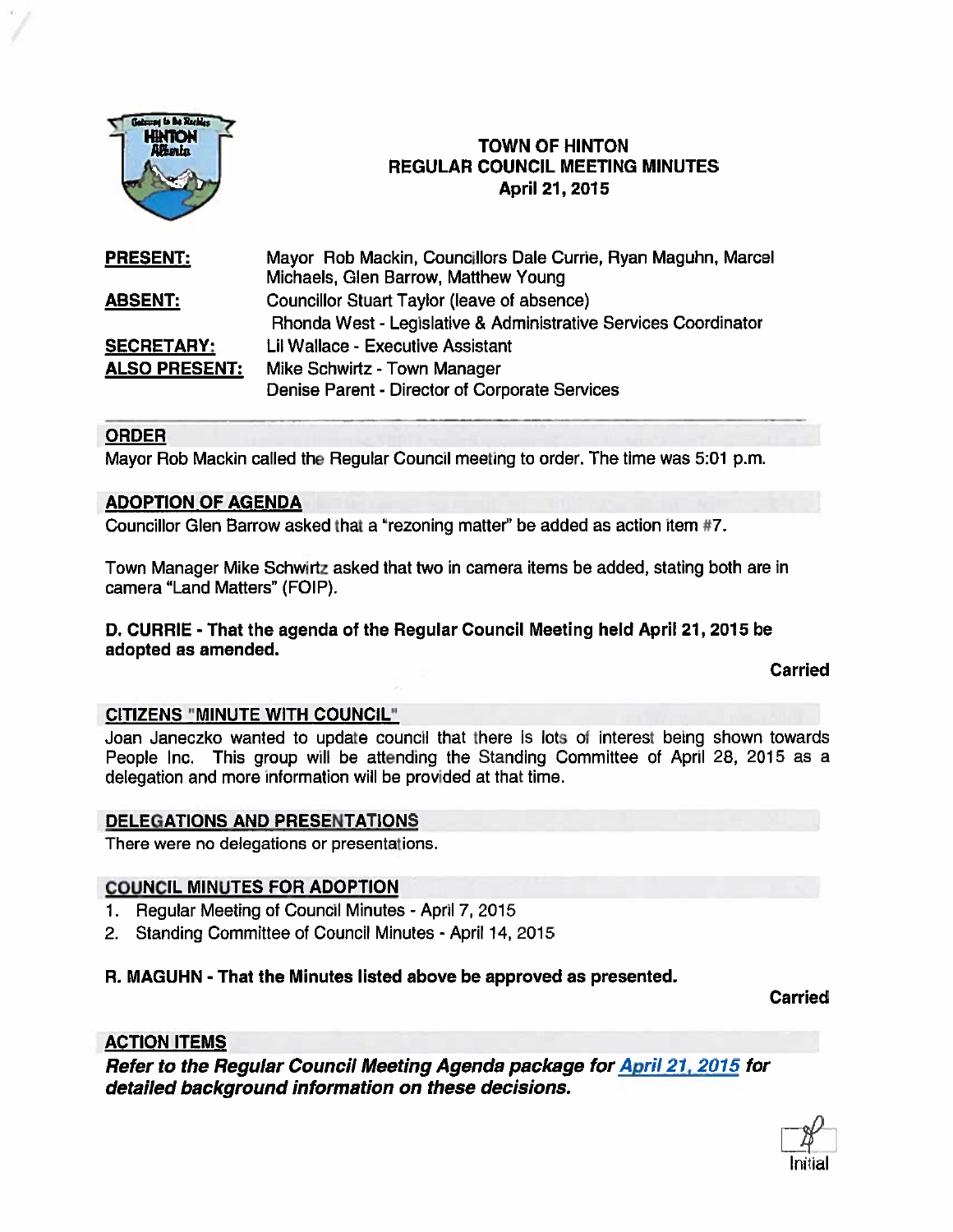#### Town of Hinton APPROVED Regular Meeting of Council Minutes - April 21, 2015 Page 12

# 1. Town of Hinton Consolidated Financial Statements Year Ended December 31, 2014

# Gerald Joly, auditor for the Town of Hinton, reviewed with Council the Town's consolidated financial statements for 2014. Council had an opportunity to ask Mr. Joly questions to better understand the statements.

# D. CURRIE -That Council approve the 2014 Financial Statements for the Town of Hinton as presented.

# 2. Nuisance Bylaw #1087

R. MAGUHN - That Council give Nuisance Bylaw #1 087 first reading.

M. MICHAELS -That Council give Nuisance Bylaw #1087 second reading.

D. CURRIE - That Council seek public feedback on Nuisance Bylaw #1087 for <sup>a</sup> period of three weeks.

# 3. Policy #082, Recreation & Parks User Fee Policy

R. MACKIN - That this policy, as well as <sup>a</sup> review of the fee schedule of other inventory items of the Parks, Recreation & Culture Department, be referred to the Standing Committee of May 12, 2015.

# 4. Innovista Lot 9A Offer

# M. YOUNG - That Council accep<sup>t</sup> the offer from 636532 Alberta Ltd. to purchase 366 Fleming Drive (Lot 9A, Block 1, Plan 1021741) located in Innovista Phase 1, at the price with terms/conditions as previously circulated and reviewed by Council in camera.

Carried

# 5. 2015 Tax Levy Bylaw #1095 M. MICHAELS - That Council give Tax Levy Bylaw #1095 First reading.

Carried

R. MAGUHN - That Council give Tax Levy Bylaw #1 095 Second reading.

M. YOUNG - That Council give Tax Levy Bylaw #1095 Unanimous Consent for Third reading.

Carried

Carried

Carried

Carried

Carried

Carried

Carried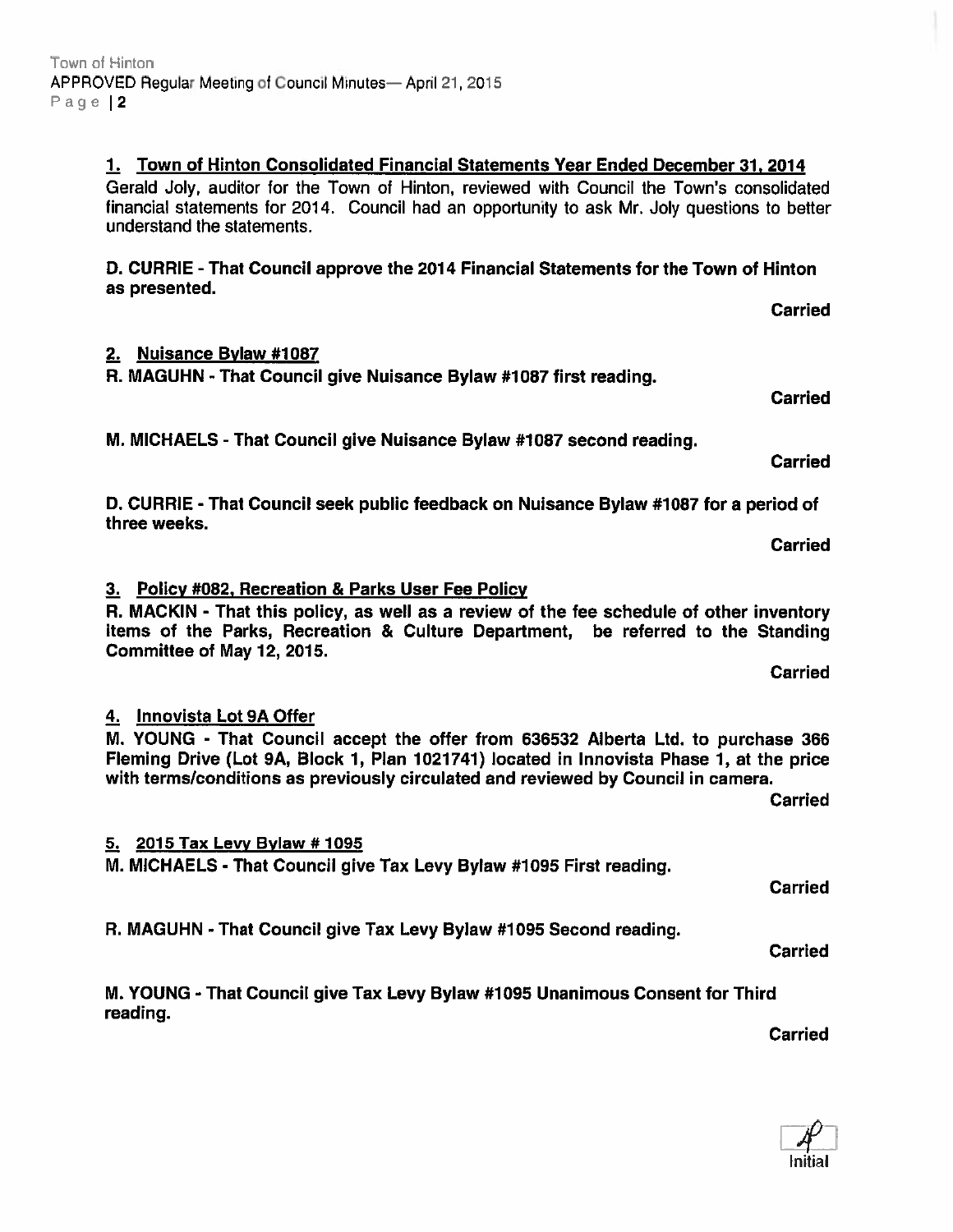# G. BARROW - That Council give Tax Levy Bylaw #1095 Third and final reading.

Carried

# 6. Supplementary Property Tax Bylaw #1096 D. CURRIE - That Council gives First reading of Bylaw #1096. **Carried** M. YOUNG - That Council gives Second reading of Bylaw #1096. **Carried** G. BARROW - That Council gives Unanimous Consent for Third reading of Bylaw #1096. Carried P. MAGUHN - That Council gives Third reading of Bylaw #1 096.

Carried

# 7. Rezoning Matter

Councillor Glen Barrow advised Council of his reques<sup>t</sup> that Administration bring <sup>a</sup> repor<sup>t</sup> to the Standing Committee meeting of May 12, 2015 setting out the various rezoning options for the "Learning and Leisure Corridor' area of Hinton. Council agreed to this request.

### INFORMATION ITEMS

- 1. Council Information Package #1 previously circulated April 8, 2015
- 2. Council Information Package #2 previously circulated April 15, 2015

# M. YOUNG - That Council Information Packages #1 and # 2 be accepted for information.

Carried

# REPORTS FROM MAYOR, COUNCIL, TOWN MANAGER

#### Council Reporting (Training/Conferences/CEAC, Listening Teams, All Other 1. Committees)

Councillors reported on the various committees, meetings and activities they attended since the last Regular Council meeting and what they plan on attending in the coming weeks.

Councillor Barrow thanked the infrastructure division street cleaning crew for the hard work being done to clean the streets and he asked that his thanks be passed along to the crew.

# 2. Town Manager Report

Town Manager Mike Schwirtz provided an update on administrative matters.

#### MOVE IN CAMERA

M. MICHAELS - That Standing Committee move in camera.

Carried

The time was 6:00 p.m.